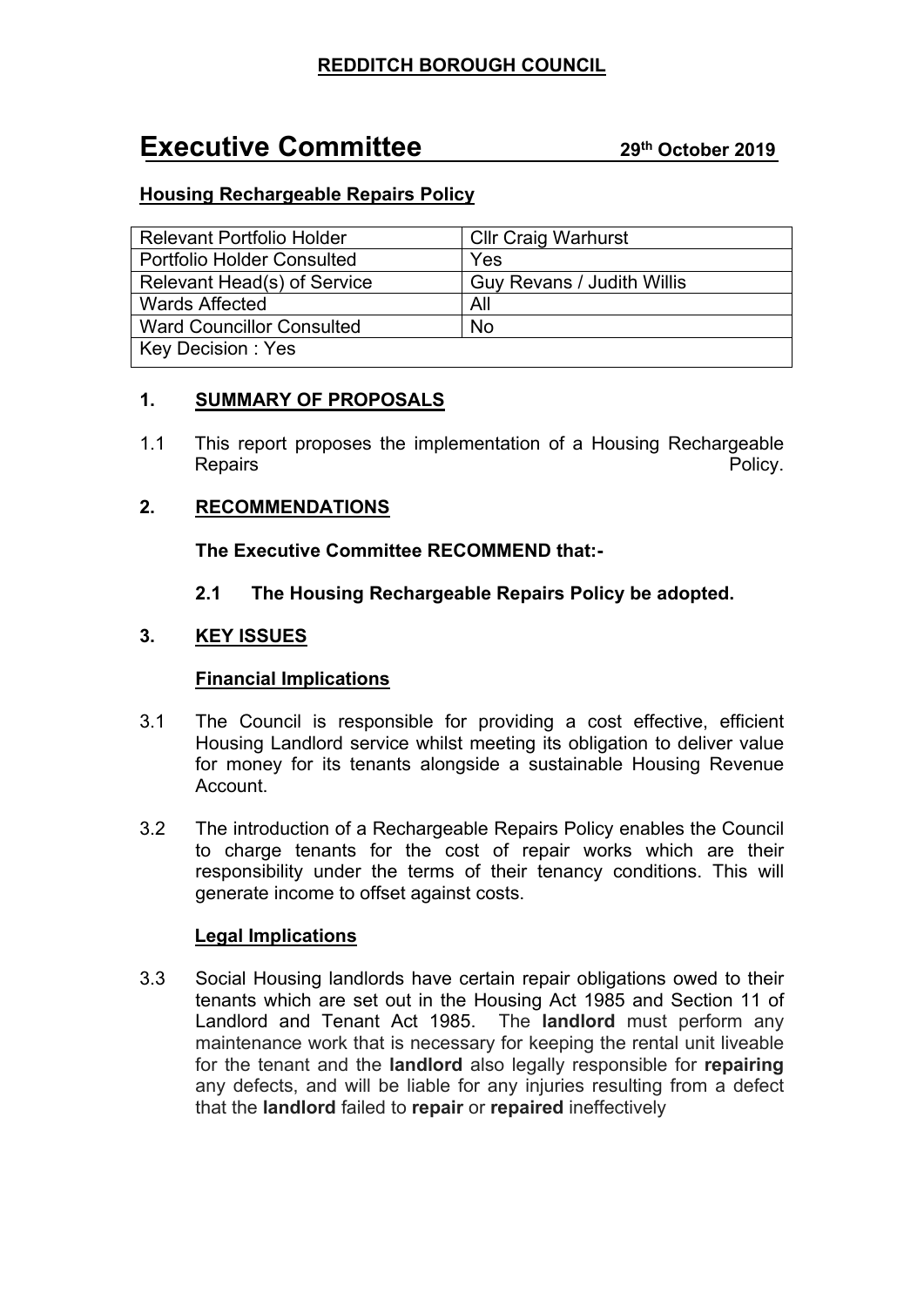# **Executive Committee <sup>29</sup>th October <sup>2019</sup>**

- 3.4 It is a legal requirement for social housing landlords to provide tenants with a written tenancy agreement setting out the terms and conditions that are applicable to both tenants and the landlord.
- 3.5 The Housing Tenancy Agreement and Conditions for the Council set out the responsibilities of tenants in relation to repairs. Tenants are:
	- a) responsible for keeping their homes in a good condition and doing necessary repairs
	- b) responsible for keeping their garden tidy and in good condition
	- c) responsible for repairing, renewing or replacing as necessary any parts of the structure, installations fixtures or fittings, inside or outside of the building that are **damaged** by them, a member of their household or someone they allow into the property including children.
- 3.6 The agreement also stipulates that:
	- a) If the Council carry out any urgent repairs that are the tenant's responsibility they will be recharged
	- b) Tenants will be recharged for any other repairs that the Council consider it is the tenants responsibility to fix.
	- c) If a tenant fails to undertake repairs for which they are responsible for, and if the Council has to undertake the work on their behalf, tenants will be recharged.
- 3.7 There is a legal implication on the tenant in the instance of wilful neglect or damage, and as such would result in a breach of tenancy. This could result in a Notice of Seeking Possession being served on the tenant and court action being taken against them which could result in possession of the property (eviction).
- 3.8 The costs imposed by any court action for breach of tenancy in law, can be rechargeable to the tenant.
- 3.9 It is a legal requirement to consult with tenants on matters of housing management.

#### **Service / Operational Implications**

- 3.10 The introduction of a Rechargeable Repairs Policy requires a new written procedure for managing, charging and the recovery processes.
- 3.11 The new procedures will require additional activities to be undertaken by repairs officers, housing officers, income officers and administrative staff however will be carried out within existing resources.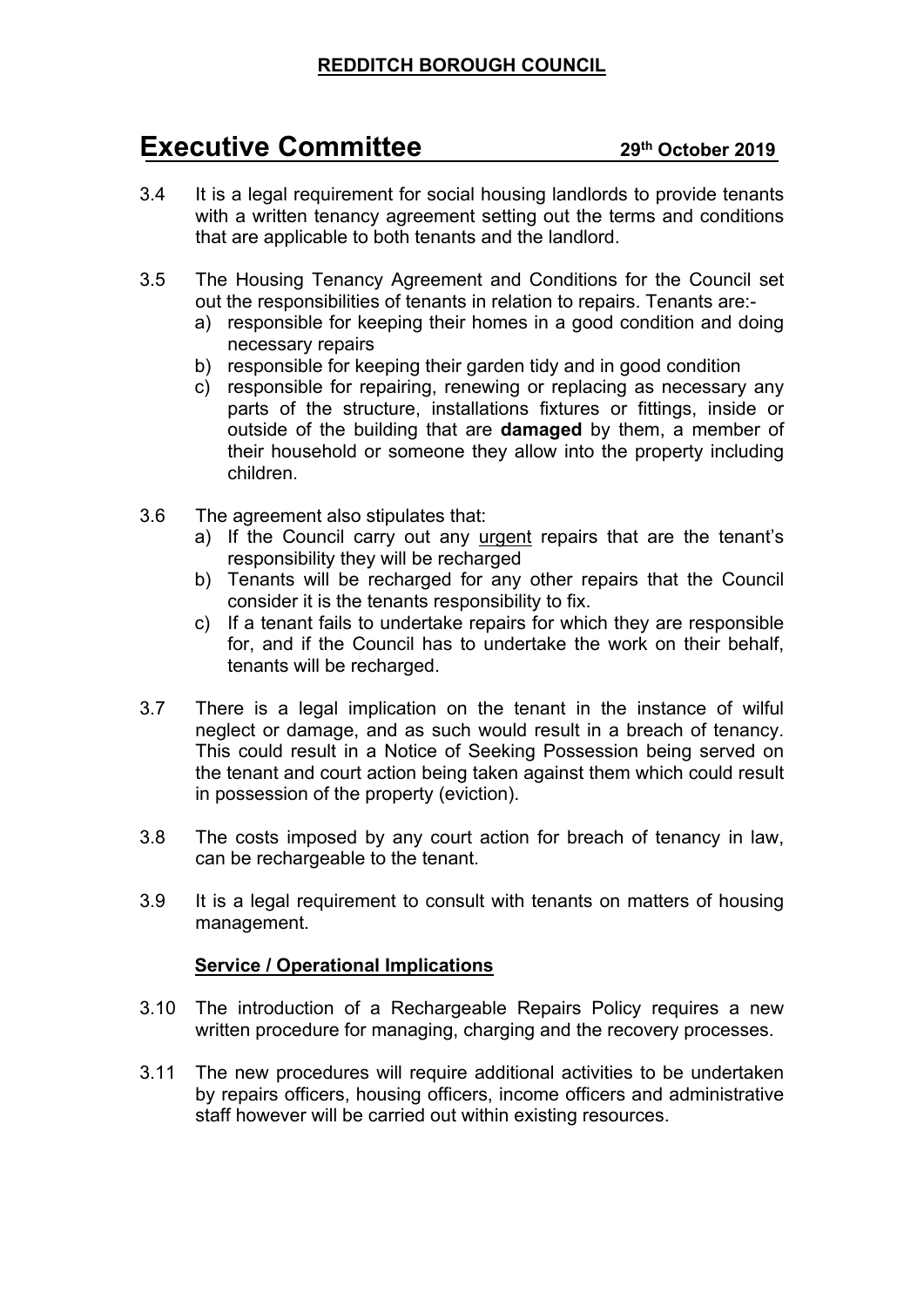# **REDDITCH BOROUGH COUNCIL**

# **Executive Committee <sup>29</sup>th October <sup>2019</sup>**

- 3.12 A full list of rechargeable repairs has been detailed in Appendix 1 of the policy for the approval of members as part of fees and charges is sought. These charges will also attract inflationary costs.
- 3.13 To ensure that the Council meets its obligation to consult on housing management matters, tenants and residents were asked to attend a Housing Focus Group to consider the proposals contained within a draft Housing Rechargeable Repairs Policy.
- 3.14 9 tenants and 1 resident attended the Focus group. They were split into groups and provided with a copy of the draft policy, thereafter discuss and respond to a series of questions.
	- a) Do you think the Council should apply this policy?
	- b) What would you consider to be the council's responsibility to provide, when setting the letting standards
	- c) What would you consider to be 'necessary' repairs that the tenant should be responsible for?
	- d) How do you consider that charges should be applied. eg full costs upfront /invoiced ?
	- e) Do you think some tenants should have discounts applied eg: OAP's or in receipt of benefits?
	- f) What do you consider to be reasonable costs for: doors, lock changes, blocked toilets/sinks, no access/left card?
	- g) Overall would you consider this to be a fair policy?
- 3.15 Housing Officers worked with the groups and recorded responses and comments.
- 3.16 At the end of the session all groups provided their feedback. Overall there was an agreement amongst those present that a Rechargeable Repairs policy should be implemented. Appendix 2 contains a full list of responses and comments provided.

#### **Customer / Equalities and Diversity Implications**

- 3.17 All housing tenants and former tenants will be subject to the Rechargeable Repairs Policy.
- 3.18 In some (exceptional?) circumstances the council may decide not to apply a recharge. A Senior Housing Manager will have the authority to make discretional decisions. For example: where damage to a property is a result of a reported crime.
- 3.19 An Equality Impact Assessment has been undertaken and details no detrimental effect to existing and future tenants.